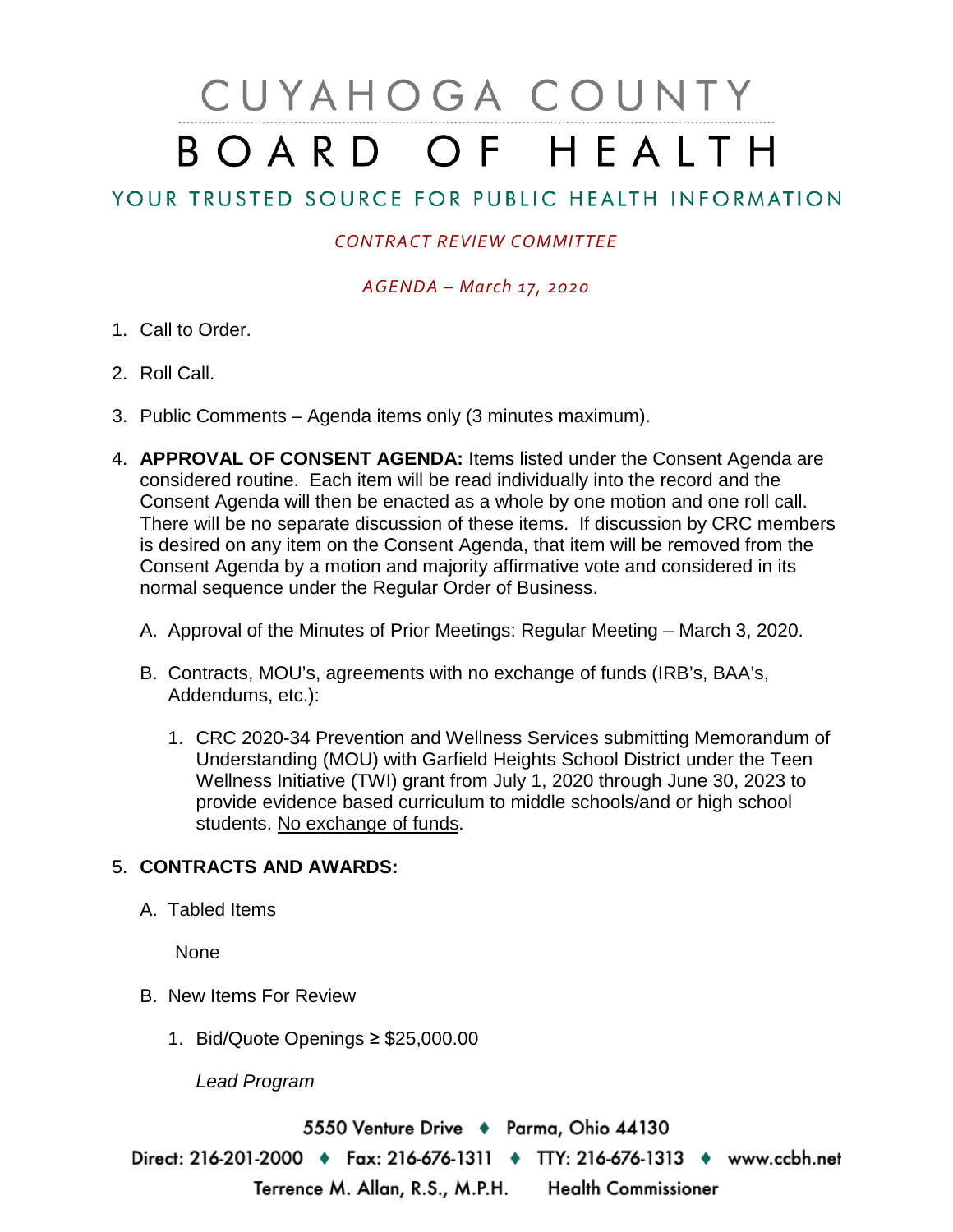- a. CRC 2020-35 14952-54 Delaware Up & Down Lakewood, Ohio 44107
- b. CRC 2020-36 2143-45 Eldred Up & Down Lakewood, Ohio 44107
- 2. Bid/Quote Openings < \$25,000.00

*Lead Program* 

a. CRC 2020-37 4050 Herold Rd. South Euclid, Ohio 44121

*Household Sewage Program* 

- a. CRC 2020-38 6609 Big Creek Parkway Middleburg Heights, Ohio 44130
- b. CRC 2020-39 3807 Boston Rd. Brecksville, Ohio 44141
- c. CRC 2020-40 27266 Cook Rd. Olmsted Township, Ohio 44138
- d. CRC 2020-41 6767 Big Creek Parkway Middleburg Heights, Ohio 44130
- e. CRC 2020-42 31791 Cedar Rd. Mayfield Heights, Ohio 44124
- 3. Expenditures: Contracts < \$25,000.00
	- a. CRC 2020-43 Prevention and Wellness Services submitting a contract with Radio One under the Teen Wellness Initiative (TWI) grant from March 2, 2020 through March 29, 2020. Amount to be paid to Radio One is not to exceed \$11,500.00.

5550 Venture Drive ♦ Parma, Ohio 44130 Direct: 216-201-2000 ♦ Fax: 216-676-1311 ♦ TTY: 216-676-1313 ♦ www.ccbh.net Terrence M. Allan, R.S., M.P.H. **Health Commissioner**